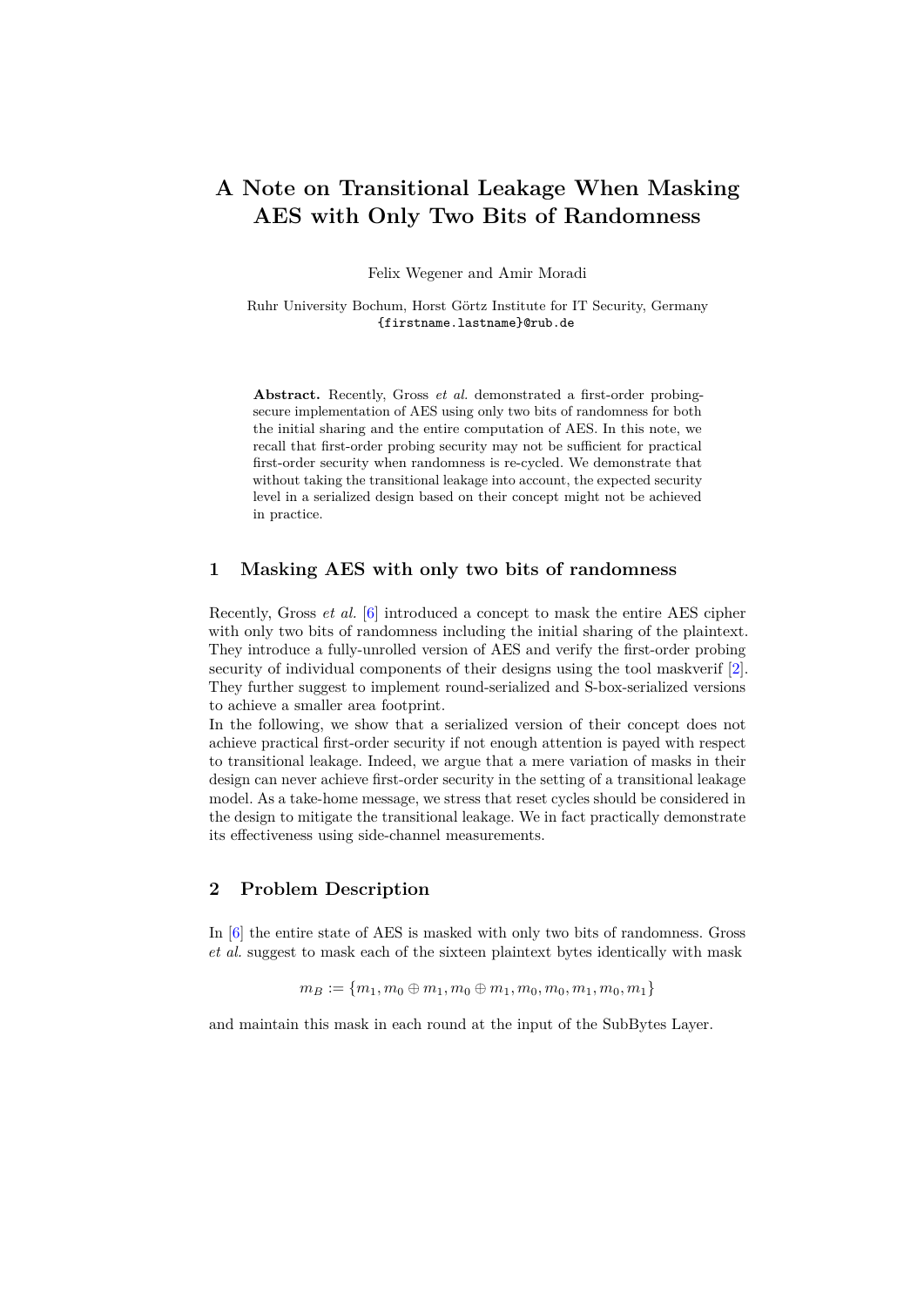*Gate-Level Leakage.* To realize a first-order secure AES S-box, Gross *et al.* [\[6\]](#page-4-0) utilize the circuit introduced by Boyar and Peralta [\[3\]](#page-4-2) and describe a firstorder probing secure realization of an AND-gate in four cycles without freshrandomness.

$$
q_0 = \left[ \left[ \underbrace{[a_0 \wedge b_0]}_{t_1} \oplus [a_0 \wedge b_1 \oplus b_1] \right] \right] \oplus \left[ \left[ [a_1 \wedge b_0] \oplus [a_1 \wedge b_1 \oplus b_1] \right] \oplus a_1 \right]
$$
  

$$
q_1 = \left[ \left[ [a_1] \right] \right]
$$

We used square brackets to indicate the placement of registers.

Consider the subsequent evaluation of the AND-gate on  $(a^1, b^1)$  $(a^1, b^1)$  $(a^1, b^1)$  and  $(a^2, b^2)^1$ : As only three masks  $\{m_0, m_1, m_0 \oplus m_1\}$  are available in total, two of the four inputs necessarily share a mask. This introduces transitional leakage in the Hamming distance model, e.g., in intermediate value *t*1. More precisely, the value of  $t_1^1 \oplus t_1^2$  leaks information about  $(a^1, b^1, a^2, b^2)$ .

Using exhaustive computation, we determined that the Hamming distance in  $t_1$  is  $\mu$ input-dependent for all 36 choices of masks<sup>[2](#page-1-1)</sup>. The secret dependency is illustrated for one specific choice of masks in Table [1.](#page-1-2)

<span id="page-1-2"></span>**Table 1:** Dependence of Hamming distance of intermediate value  $t_1$  on secret values for mask choices  $(b_1^2, a_1^2, b_1^1, a_1^1) = (m_0 \oplus m_1, m_1, m_1, m_0)$ 

|                  | $b^2$ $a^2$ $b^1$ |                  | $\boldsymbol{a}^1$ | $# t_1^1 \oplus t_1^2 = x$ |                                                |
|------------------|-------------------|------------------|--------------------|----------------------------|------------------------------------------------|
|                  |                   |                  |                    | $x=0$                      | $\mathbf{1}$<br>$x =$                          |
| $\boldsymbol{0}$ | 0                 | 0                | $\boldsymbol{0}$   | $\overline{2}$             |                                                |
| $\overline{0}$   | $\boldsymbol{0}$  | $\boldsymbol{0}$ | $\mathbf 1$        | $\overline{4}$             |                                                |
| $\boldsymbol{0}$ | $\boldsymbol{0}$  | 1                | $\boldsymbol{0}$   | $\overline{2}$             |                                                |
| $\overline{0}$   | $\boldsymbol{0}$  | 1                | $\mathbf{1}$       | $\overline{2}$             |                                                |
| $\overline{0}$   | $\mathbf{1}$      | $\boldsymbol{0}$ | $\boldsymbol{0}$   | $\overline{2}$             |                                                |
| $\boldsymbol{0}$ | 1                 | $\boldsymbol{0}$ | $\mathbf{1}$       | $\overline{2}$             |                                                |
| $\boldsymbol{0}$ | 1                 | 1                | $\overline{0}$     | $\overline{4}$             |                                                |
| $\overline{0}$   | 1                 | $\mathbf 1$      | $\mathbf{1}$       | $\overline{2}$             |                                                |
| $\mathbf{1}$     | $\boldsymbol{0}$  | $\boldsymbol{0}$ | $\overline{0}$     | $\overline{4}$             |                                                |
| $\,1$            | $\boldsymbol{0}$  | $\boldsymbol{0}$ | $\mathbf{1}$       | $\overline{2}$             |                                                |
| $\,1$            | $\boldsymbol{0}$  | $\mathbf{1}$     | $\boldsymbol{0}$   | $\overline{2}$             |                                                |
| 1                | $\boldsymbol{0}$  | $\mathbf 1$      | $\mathbf{1}$       | $\overline{2}$             |                                                |
| $\mathbf{1}$     | $\mathbf{1}$      | $\overline{0}$   | $\boldsymbol{0}$   | $\overline{2}$             |                                                |
| 1                | 1                 | $\boldsymbol{0}$ | $\mathbf{1}$       | $\overline{2}$             |                                                |
| $\mathbf 1$      | 1                 | $\mathbf 1$      | $\boldsymbol{0}$   | $\overline{2}$             | $\overline{2}$ 0 2 2 2 2 0 2 0 2 2 2 2 2 2 2 0 |
| $\mathbf 1$      | 1                 | 1                | $\mathbf{1}$       | $\overline{4}$             |                                                |

<span id="page-1-0"></span> $1$ We use superscript to distinguish between inputs to the same gate in different clock cycles

<span id="page-1-1"></span> $2$ The total amount of 81 masks is reduced by the 1-probing requirement that masks in one cycle are unequal.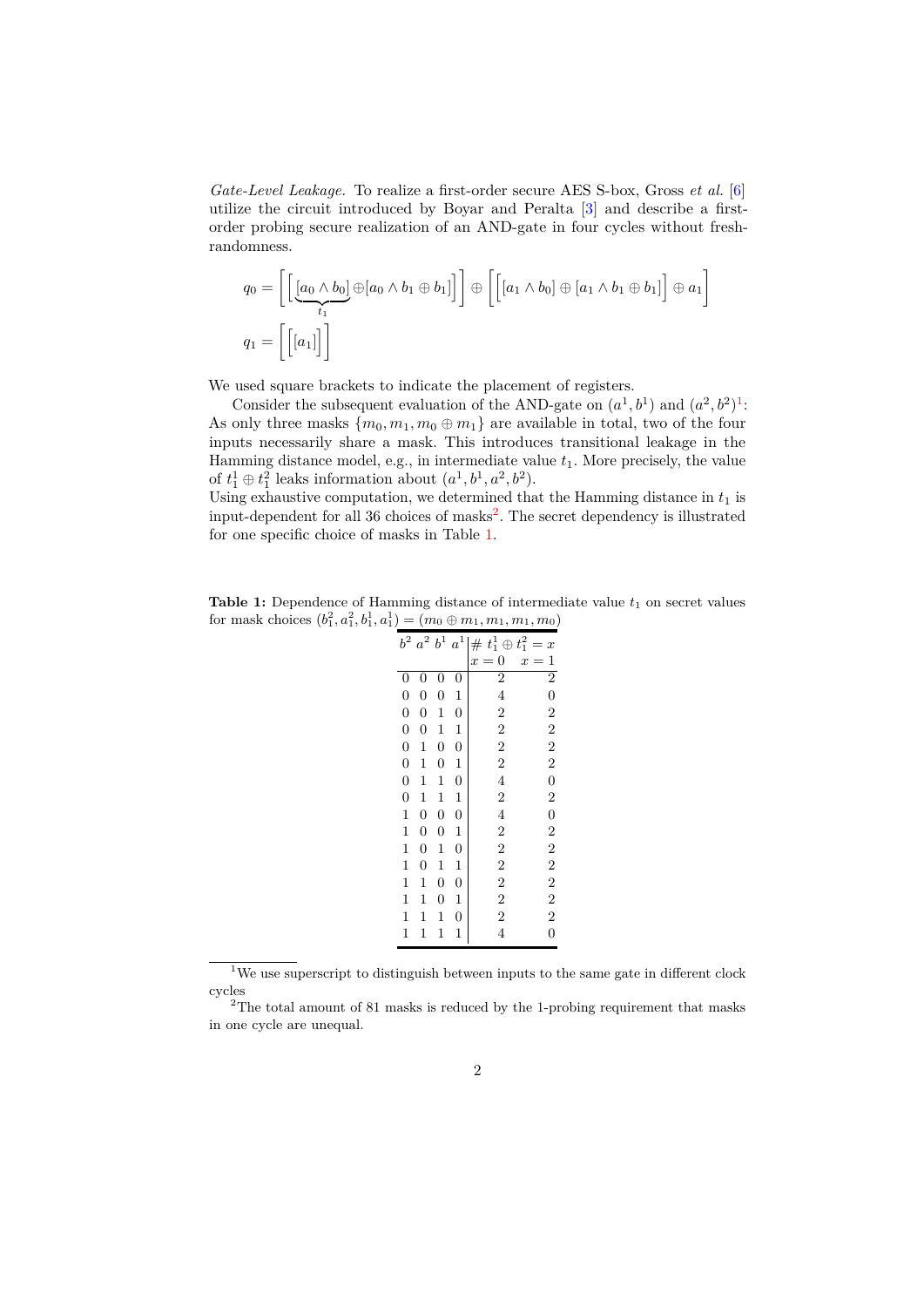*Mitigation.* Security in the presence of transitional (e.g., Hamming distance) leakage can be achieved by interleaving the computation with reset cycles [\[7\]](#page-4-3) in which  $(0,0)$  is fed as an input to the AND-gate, thereby reducing the effective throughput by up to 50%.

#### **3 Practical Demonstration**

We implemented the secure AND-gate in hardware with a four stage pipe-line according to the specification in [\[6\]](#page-4-0) to perform a practical side-channel evaluation. To enhance the signal-to-noise ratio of our evaluation target, we implemented 31 parallel instances of the secure AND gate, each receiving identical inputs. Our measurement setup consists of a SAKURA-G side-channel evaluation board [\[1\]](#page-4-4) running at 6 MHz and a Picoscope 6000 series digital oscilloscope with a sampling rate of 625 MS/s. Additionally, we utilized the ZFL-1000LN+ amplifier from Mini-Circuits.

We performed a "fixed-vs-random" t-test evaluation  $[5, 8]$  $[5, 8]$  $[5, 8]$  over 4 input bits  $(a<sup>1</sup>, b<sup>1</sup>, a<sup>2</sup>, b<sup>2</sup>)$  which are masked with two bits of entropy with the following masks  $(m_0, m_1, m_1, m_0 \oplus m_1).$ 

*Insecure Evaluation.* If  $(a^1, b^1)$  and  $(a^2, b^2)$  are fed into the pipeline of the secure AND-gate in subsequent cycles, then transitional leakage is clearly observable (cf. Figure [1\)](#page-3-0).

*Secure Evaluation.* If the evaluation of  $(a^1, b^1)$  and  $(a^2, b^2)$  is interleaved with the input  $(0,0)$  (to which we refer as a reset cycle), no first-order leakage is observable (cf. Figure [2\)](#page-3-1).

As expected in a two-share design, both evaluations show severe second-order leakage.

## **4 Discussion**

In this note, we demonstrated how a naive evaluation of the 1-probing model may lead to leakage in practice. Commonly, if a design is masked with a high entropy, transitional leakage is not present in serialized designs, because subsequent inputs to components of the circuit have mutual information zero (e.g. in an S-box serialization design if all state bytes are masked independently). Hence, most of the time high entropy masking only necessitates to check a given circuit for security in the 1-probing model, while transitional security is obtained "for free" through independent masks. However, if entropy is shared between the serialized units of a circuit, a formal verification of  $(1,0,0)$ -robust 1-probing security<sup>[3](#page-2-0)</sup> is insufficient for practical side-channel security. Hence, a formal verification of (1*,* 1*,* 0)-robust 1-probing security is necessary in serialized designs with shared masks.

<span id="page-2-0"></span> $3$ using the notation from [\[4\]](#page-4-7)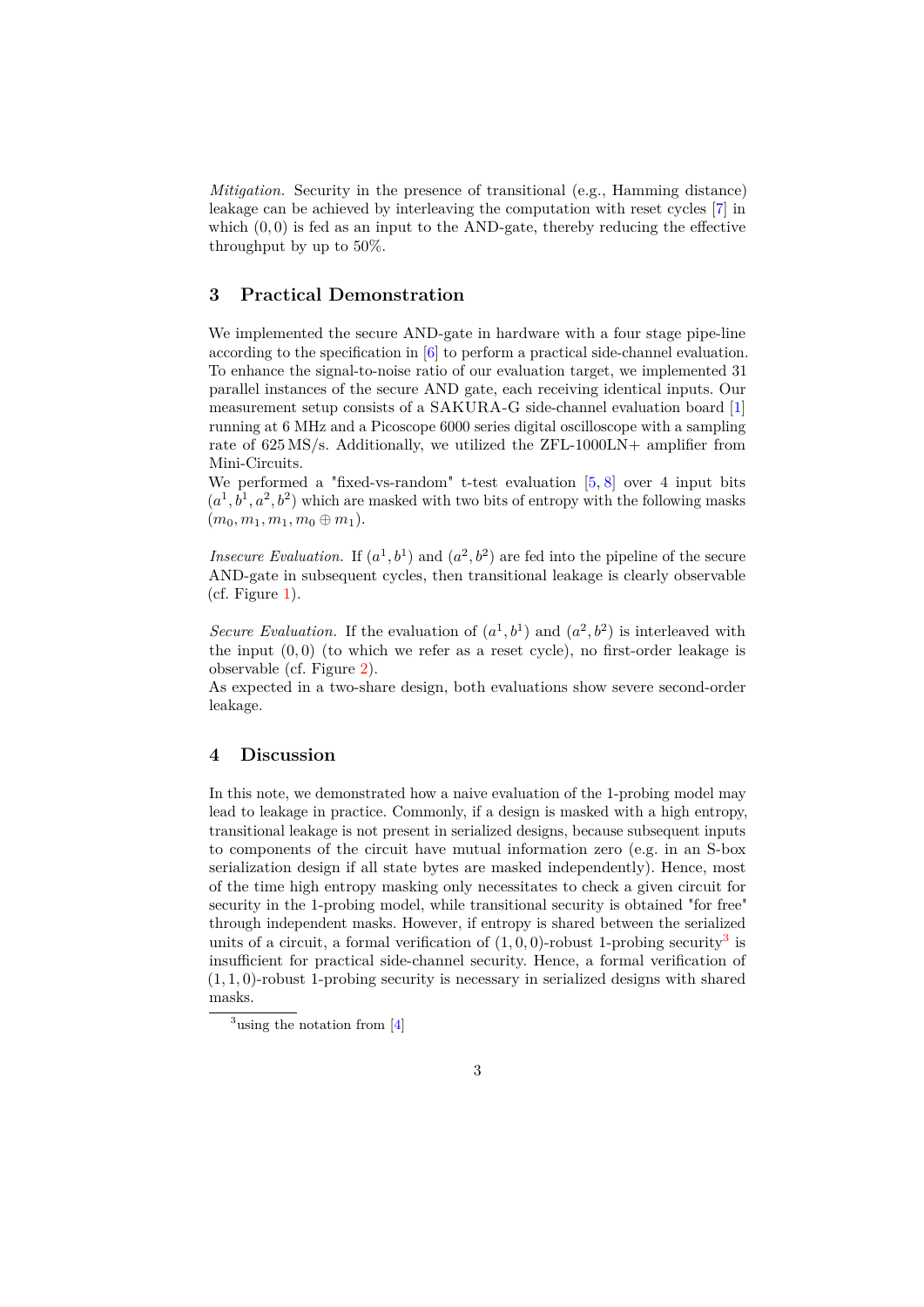We would like to highlight the necessity of adopting the verification tools to cover such transitional leakages. As we showed here, a design whose security is verified by means of such a tool may fail in practice when facing transitional leakages.

<span id="page-3-0"></span>

**(a)** Average trace over 100 measurements **(b)** First and second order t-test evaluation

**Figure 1:** Insecure: Evaluation of secure AND-gate, masked with two bits of entropy, without reset cycle, 500 000 traces.

<span id="page-3-1"></span>

**(a)** Average trace over 100 measurements **(b)** First and second order t-test evaluation

**Figure 2:** Secure: Evaluation of secure AND-gate, masked with two bits of entropy, interleaved with reset cycle, 500 000 traces.